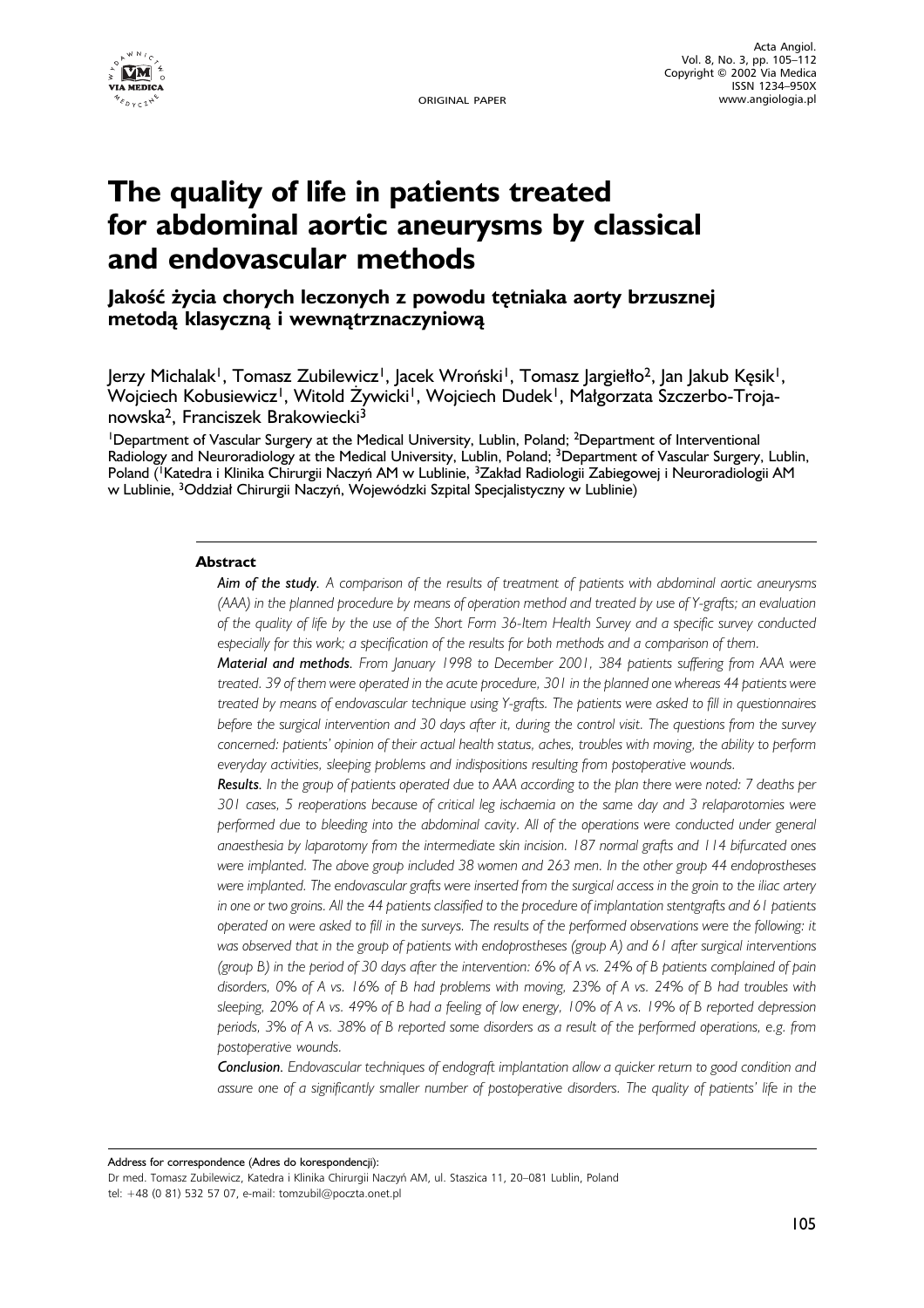*period of 30 days after the surgical intervention is significantly better in comparison to the patients treated by means of the classical operation method.*

Key words: abdominal aortic aneurysm (AAA), endovascular procedures, quality of life

#### **Streszczenie**

*Cel pracy.Porównanie wyników leczenia tętniaków aorty brzusznej metodą operacyjną w trybie planowym oraz leczonych za pomocą endoprotez rozwidlonych. Ocena jakości życia przy użyciu skróconego formularza* 36-punktowego SF-36 (Short Form 36-ltem Health Survey) oraz ankiety specyficznej opracowanej spec*jalnie dla potrzeb tej pracy. Zestawienie wyników obu metod leczenia i ich porównanie.*

*Materiał i metody. W okresie od stycznia 1998 roku do grudnia 2001 roku leczono 384 chorych z AAA. W trybie nagłym operowano 39 chorych, w trybie planowym — 301 chorych, natomiast 44 chorych leczono techniką endowaskularną za pomocą endoprotez rozwidlonych. Pacjentów poproszono o wypełnienie formularzy przed zabiegiem i 30 dni po operacji podczas wizyty kontrolnej. Pytania dotyczyły: samooceny aktualnego stanu zdrowia pacjenta, dolegliwości bólowych, kłopotów z poruszaniem się, możliwości wykonywania codziennych czynności, kłopotów ze snem, dolegliwości ze strony ran pooperacyjnych.*

*Wyniki. W grupie chorych operowanych planowo z powodu AAA na 301 przypadków wystąpiło 7 zgonów, wykonano 5 reoperacji w tym samym dniu z powodu ostrego niedokrwienia kończyny dolnej oraz 3 relaparotomie z powodu krwawienia do jamy brzusznej. Wszystkie operacje wykonano w znieczuleniu ogólnym przez laparotomię z cięcia pośrodkowego. Wszczepiono 187 protez prostych i 114 rozwidlonych. W powyższej grupie było 38 kobiet i 263 mężczyzn. W drugiej grupie założono 44 endoprotezy z dostępu chirurgicznego do tętnicy udowej w pachwinie po jednej lub obu stronach. Wszystkich 44 chorych zakwalifikowanych do założenia stentgraftów (grupa A) oraz 61 chorych operowanych (grupa B) poproszono o wypełnienie ankiet. W grupie 44 chorych po założeniu endoprotez (grupa A) i w grupie 61 osób po leczeniu operacyjnym (grupa B) 30 dni od zabiegu zanotowano: 6% (A)/24% (B) chorych odczuwało dolegliwości bólowe, 0% (A)/16% (B) miało problemy z poruszaniem się, 23% (A)/24% (B) cierpiało na bezsenność, 20% (A)/49% (B) odczuwało brak energii, 10% (A)/19% (B) zgłaszało stany depresyjne, a 3% (A)/38% — dolegliwości związane z przeprowadzonym zabiegiem, np. ze strony ran pooperacyjnych.*

*Wniosek. Wewnątrznaczyniowe techniki zakładania endoprotez umożliwiają szybszy powrót do zdrowia i są obciążone znacznie mniejszą liczbą dolegliwości pooperacyjnych. Jakość życia chorych w okresie 30 dni od zabiegu jest w sposób istotny lepsza w porównaniu z grupą chorych leczonych klasyczną metodą operacyjną.*

Słowa kluczowe: tętniak aorty brzusznej, zabiegi wewnątrznaczyniowe, jakość życia

#### **Introduction**

When at the beginning of the 1990s Parodi suggested the new endovascular method of treatment of abdominal aortic aneurysm (AAA) nobody thought that it would become the alternative to the classical operation so quickly [1]. The endovascular method has many advantages, including small invasiveness, short hospitalisation, short recovery time and it should cause the better life of the endovascular patients compared to the traditionally treated patients. The only inconvenience of this type of treatment is the necessity of frequent control examination to state the lack of endoleaks or the stability of stentgraft.

The aim of this work is to compare the results of the traditional operation treatment of abdominal aortic aneurysm and the endovascular treatment of AAA us-

#### **Wstęp**

Kiedy na początku lat 90. Parodi zaproponował nową wewnątrznaczyniową metodę leczenia tętniaków aorty brzusznej (AAA, *abdominal aortic aneurysm*) nikt nie przypuszczał, że tak szybko stanie się ona alternatywną metodą dla operacji klasycznej AAA [1]. Technika wewnątrznaczyniowa posiada wiele udowodnionych zalet: małą inwazyjność, krótki pobyt w szpitalu, szybki powrót do zdrowia — co w stosunku do metody klasycznej powinno przekładać się na poprawę jakości życia pacjentów. Jednak pewną niedogodnością tego typu zabiegów jest konieczność stosunkowo częstych badań kontrolnych w celu oceny braku tzw. przecieków czy stabilności stentgraftu.

Celem pracy jest ocena wyników operacyjnego leczenia w trybie planowym chorych z AAA oraz u pa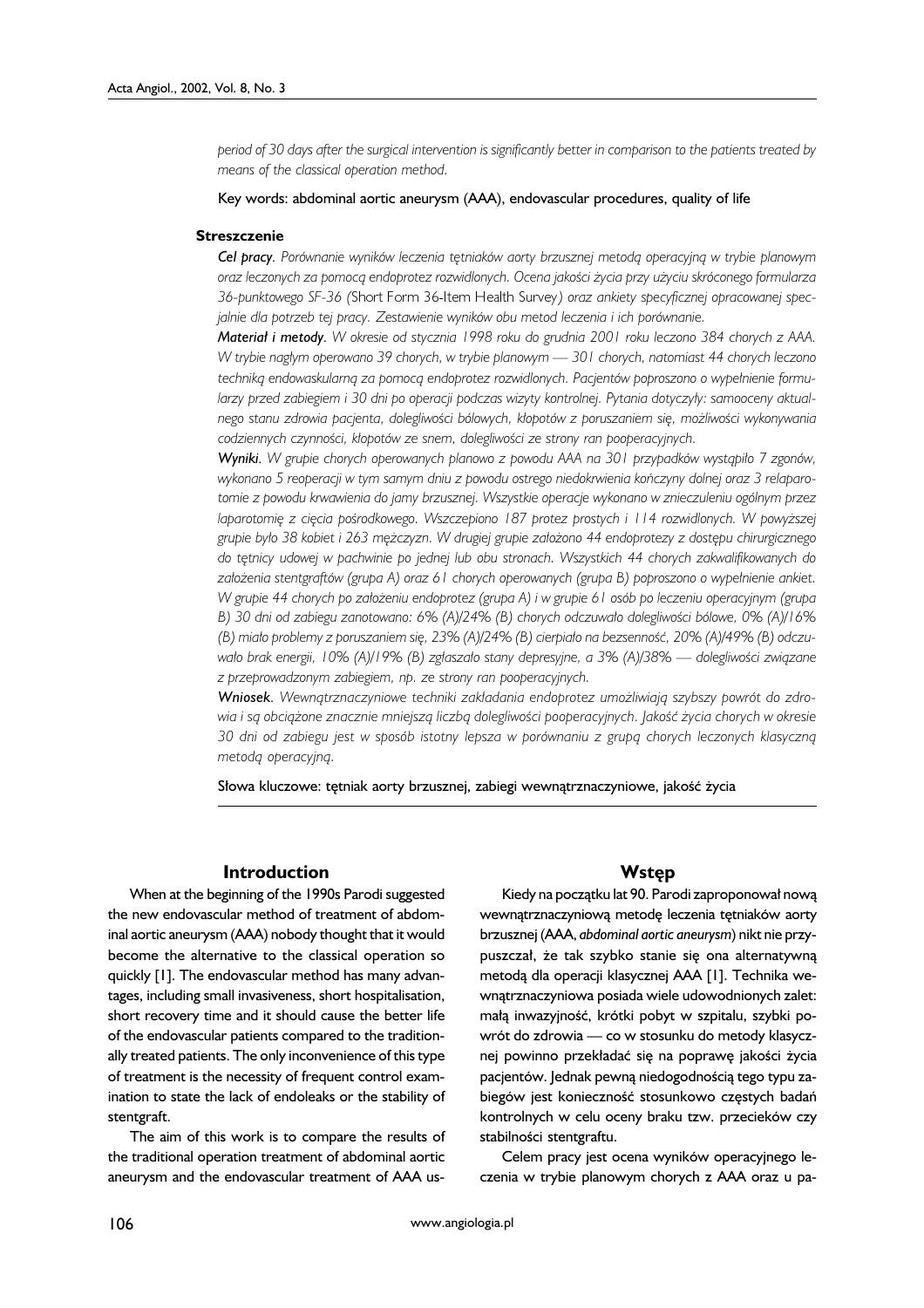ing the bifurcated grafts. The cases were treated by two methods at the same time. All the patients evaluated the quality of life by the use of the Short Form 36-Item Health Survey and a specific survey conducted especially for this work.

# **Material and methods**

From January 1998 to December 2001, 384 patients suffering from AAA were treated. 39 of them were operated in the acute procedure, 301 in the planned one, whereas 44 patients were treated by means of endovascular technique using Y-grafts. The endovascular patients were qualified according to the Eurostar protocol. Our Centre has been a Eurostar member since 1998. Among 44 patients (aged 49–78, average 64.8) qualified to endovascular stentgraft implant there were 41 men and 3 women. General or local analgesia was used. The procedures were conducted in the Department of Interventional Radiology and Neuroradiology at the Medical University in Lublin on Siemens equipment. The following types of stentgrafts were used: 4 Vanguard by Boston Scientific, 27 Zenith by Cook, 13 Powerlink by Endologix.

The open surgery method in all the cases used median laparotomy and implantation of the straight (52 cases) or bifurcated (9 cases) vascular graft, depending on the necessity.

Fourthy four endovascular patients (group A) and 61 traditionally treated patients (group B) were asked to fill in questionnaires.

All the patients (group A and B) were asked to fill in the Short Form 36-Item Health Survey and the specific survey conducted especially for this work. The average answering time was not longer then 25 minutes. The Survey was filled in twice: on the day before the procedure and 30 days after it — at the control examination.

Statistical evaluation of the obtained results was carried out using the Microsoft Excel 2000 program and the SF-36 Health Survey Manual & Interpretation Guide and SF-36 Physical & Mental Health Summary Scales: A Manual for Users of Version 1 under John E. Ware published in 2000 and 2001 by QualityMetric, Inc. Lincoln, Rhode Island, USA [2, 3].

# **Results**

44 stentgrafts were implanted ingroup A. Endografts were implanted through a cut in the femoral artery in the groin on one or both sides depending on the type of stentgrafts used. The procedures were conducted under general (77%) or local (23%) analgesia, the latter used in the case of the loaded patients with serious contraindications to general analgesia. There was no need cjentów z tętniakami leczonych za pomocą endoprotez rozwidlonych w tym samym okresie z zastosowaniem skróconego formularza 36-punktowego (SF-36, *Short Form 36-Item Health Survey*) oraz ankiety specyficznej opracowanej specjalnie dla potrzeb tej pracy.

# **Materiał i metody**

W okresie od stycznia 1998 r. do grudnia 2001 r. leczono 384 chorych z AAA, w tym 39 osób operowano w trybie nagłym. Klasyczną metodą operacyjną w trybie planowym leczono 301 chorych, a techniką wewnątrznaczyniową za pomocą protez rozwidlonych — 44. Pacjentów do założenia stentgraftów kwalifikowano na podstawie kryteriów określonych przez rejestr Eurostar, w którym od 1998 r. uczestniczą wszystkie ośrodki, w których pracują autorzy niniejszej pracy. Wśród 44 chorych (49–78 lat, średni wiek 64,8 lat) zakwalifikowanych do wewnątrznaczyniowego założenia stentgraftu było 41 mężczyzn i 3 kobiety. Stosowano znieczulenie ogólne lub miejscowe. Zabiegi wykonywano w Zakładzie Radiologii Zabiegowej AM na sprzęcie firmy Siemens. Założono następujące typy stentgraftów: 4 Vanguard firmy Boston Scientific, 27 Zenith firmy Cook, 13 Powerlink firmy Endologix.

Metoda operacyjna polegała, we wszystkich przypadkach, na laparotomii z cięcia pośrodkowego i wszczepieniu protezy naczyniowej prostej (52 przypadki) lub rozwidlonej (9 przypadków) w zależności od potrzeby.

O wypełnienie ankiety poproszono wszystkich 44 chorych zakwalifikowanych do założenia stentgraftu (grupa A) i 61 kolejnych osób z grupy zakwalifikowanych do leczenia operacyjnego (grupa B).

Wszyscy chorzy z powyższych grup otrzymali do wypełnienia ankiety w postaci skróconego formularza SF-36 oraz ankiety specyficznej opracowanej specjalnie dla potrzeb tej pracy. Średni czas odpowiedzi nie przekraczał 25 min. Ankietę wypełniano 2-krotnie dzień przed zabiegiem oraz 30 dni po zabiegu podczas wizyty kontrolnej.

Otrzymane wyniki poddano analizie statystycznej z użyciem programu Microsoft Excel 2000 oraz podręczników *SF-36 Health Survey*. *Manual & Interpretation Guide* oraz *SF-36 Physical & Mental Health Health Summary Scales: A Manual for Users of Version 1* pod red. Johna E. Ware wydanych w 2000 i 2001 r. przez QualityMetric, Inc. Lincoln, Rhode Island, Stany Zjednoczone [2, 3].

# **Wyniki**

W grupie A założono 44 stentgrafty. Endoprotezy zakładano z dostępu chirurgicznego do tętnicy udowej w pachwinie po jednej lub obu stronach w zależności od typu stentgraftu. Zabiegi wykonywano w znieczule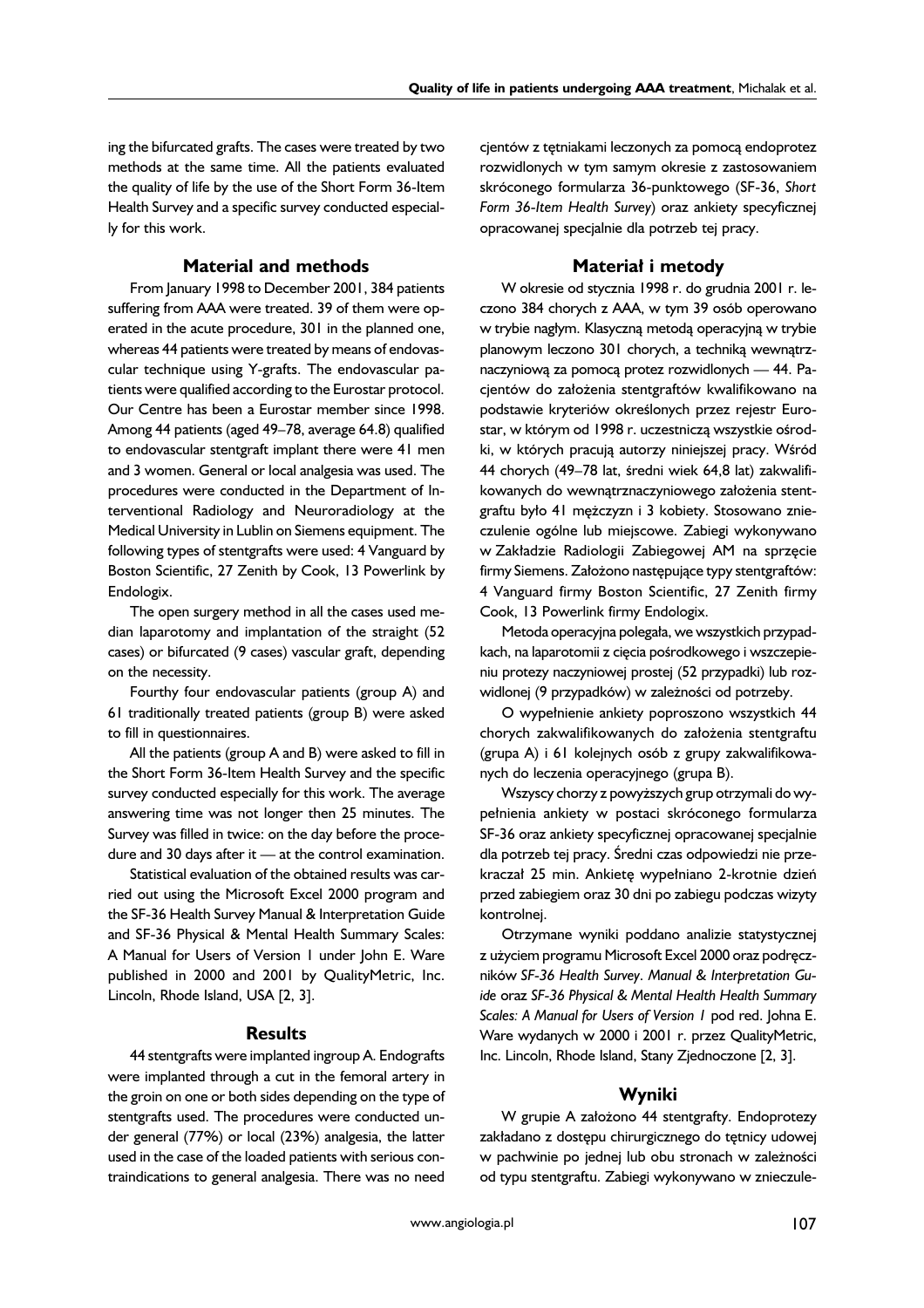to treat the patients in the Intensive Care Unit. The patients were mobilised on average on the third day after the procedure. The average time of hospitalisation was 5 days. During the follow-up examination within 30 days after the procedure some postoperative complications were observed: 3 endoleaks — one of type I and two of type II — they were observed and they disappeared spontaneously after 25 and 4 days; one bending of the graft — the additional stent was implanted after 5 days. One death was noted — it was not connected directly to the procedure, the patient died from circulatory-respiratory insufficiency 3 weeks after the operation. In all traditionally treated cases (group B) mixed anaesthesia was used (epidural plus general analgesia). The aneurysm was accessed through the median laparotomy. 187 straight grafts and 114 bifurcated grafts were implanted. In group B there were 38 women and 263 men. Among 301 cases operated, 7 deaths were noted, 5 patients were reoperated because of abdominal bleeding and 5 patients were reoperated because of serious extremity ischaemia.

In the group of 61 cases which were analysed in this work, 36% were treated in the Intensive Care Unit afterwards mainly because of coexisting general loadings (74%), respiratory or cardiologic complications (16% together). Average hospitalisation time — 10 days. The patients were mobilised on the 6th day after the proce-

| <b>Table I.</b> Patients's data                  |  |
|--------------------------------------------------|--|
| Tabela I. Dane dotyczące pacjentów w obu grupach |  |

|                                                      | Group A<br>Grupa A<br>$n = 44$ | Group B<br>Grupa B<br>n = 61 |
|------------------------------------------------------|--------------------------------|------------------------------|
| Age<br>Wiek                                          | 64.8                           | 66.3                         |
| Gender F/M<br>Płeć K/M                               | 3/41                           | 5/6 I                        |
| Coronary heart disease<br>Choroba wieńcowa           | 57.7%                          | 48.9%                        |
| Hypertension<br>Nadciśnienie tętnicze                | 76.0%                          | 78.2%                        |
| Respiratory disease<br>Choroby układu oddechowego    | 30.7%                          | 23.4%                        |
| Carotid artery stenosis<br>Zwężenie tętnic szyjnych  | 12.0%                          | 10.8%                        |
| <b>Diabetes</b><br>Cukrzyca                          | 10.7%                          | 9.6%                         |
| Smoking<br>Palenie tytoniu                           | 53.3%                          | 52.5%                        |
| Hyperlipemia<br>Hiperlipidemia                       | 48.0%                          | 44.3%                        |
| Renal insufficiency<br>Niewydolność układu moczowego | 28.0%                          | 29.2%                        |

niu ogólnym (77%) i miejscowym (23%) u chorych obciążonych dodatkowymi schorzeniami, z istotnymi przeciwwskazaniami do znieczulenia ogólnego. Nie wystąpiła konieczność leczenia tych pacjentów na Oddziale Intensywnej Terapii. Pacjentów uruchamiano średnio w 3 dobie po zabiegu. Średni czas hospitalizacji wynosił 5 dni. Podczas obserwacji do 30 dni wystąpiły następujące powikłania wczesne: 3 przecieki, w tym 1 typu I i 2 typu II, które obserwowano (ustąpiły odpowiednio po 25 i 4 dniach); załamanie ramienia endoprotezy — dodatkowy stent założony po 5 dniach. Wystąpił 1 zgon niezwiązany bezpośrednio z zabiegiem, w 3 tygodnie po operacji chory zmarł z powodu niewydolności krążeniowo-oddechowej. W grupie chorych operowanych planowo (grupa B) operacje wykonywano w znieczuleniu łączonym (znieczulenie nadoponowe + ogólne). Dostęp do tętniaka uzyskiwano poprzez laparotomię z cięcia pośrodkowego. Wszczepiono 187 protez prostych i 114 rozwidlonych. W powyższej grupie było 38 kobiet i 263 mężczyzn. Spośród 301 operowanych zmarło 7 chorych, u 5 osób wykonano reoperacje z powodu krwawienia do jamy brzusznej, a u 5 pacjentów — z powodu ostrego niedokrwienia kończyny dolnej.

W grupie 61 osób — 36% w okresie pooperacyjnym leczono na Oddziale Intensywnej Terapii głównie ze względu na współistniejące schorzenia ogólne (74%), powikłania oddechowe lub kardiologiczne (razem 16%). Średni czas hospitalizacji wyniósł 10 dni. Pacjentów uruchamiano średnio 6 dnia po zabiegu. W badanej grupie wystąpiły 2 zgony z powodu niewydolności krążeniowo- -oddechowej.

Na podstawie zebranego wywiadu i badań przedoperacyjnych zebrano informacje dotyczące stanu ogólnego chorych w obu grupach. Nie stwierdzono istotnych statystycznie różnic dotyczących współistniejących jednostek chorobowych. Zebrane dane z obu grup przedstawiono w tabeli I.

W obu grupach chorzy wypełniali ankiety 2-krotnie: w dniu poprzedzającym zabieg oraz podczas wizyty kontrolnej 30 dni po zabiegu. W grupie A, spośród 44 chorych po założeniu stentgraftów tylko 3% pacjentów odczuwało dolegliwości bólowe w pachwinie, a 6% — bóle kręgosłupa. Chorzy ci (30 dni pozabiegu) nie mieli problemów z poruszaniem się. Kłopoty z bezsennością zgłaszało 23% badanych, a uczucie braku energii wystąpiło u 20% chorych. Stan depresyjny związany z obecnością tętniaka aorty występował u 10% wszystkich badanych z grupy A. W grupie 61 chorych po leczeniu operacyjnym (grupa B) 30 dni od zabiegu zanotowano: 24% pacjentów odczuwało dolegliwości bólowe kręgosłupa, 16% miało trudności z poruszaniem się, 24% cierpiało na bezsenność, 49% odczuwało brak energii i osłabienie,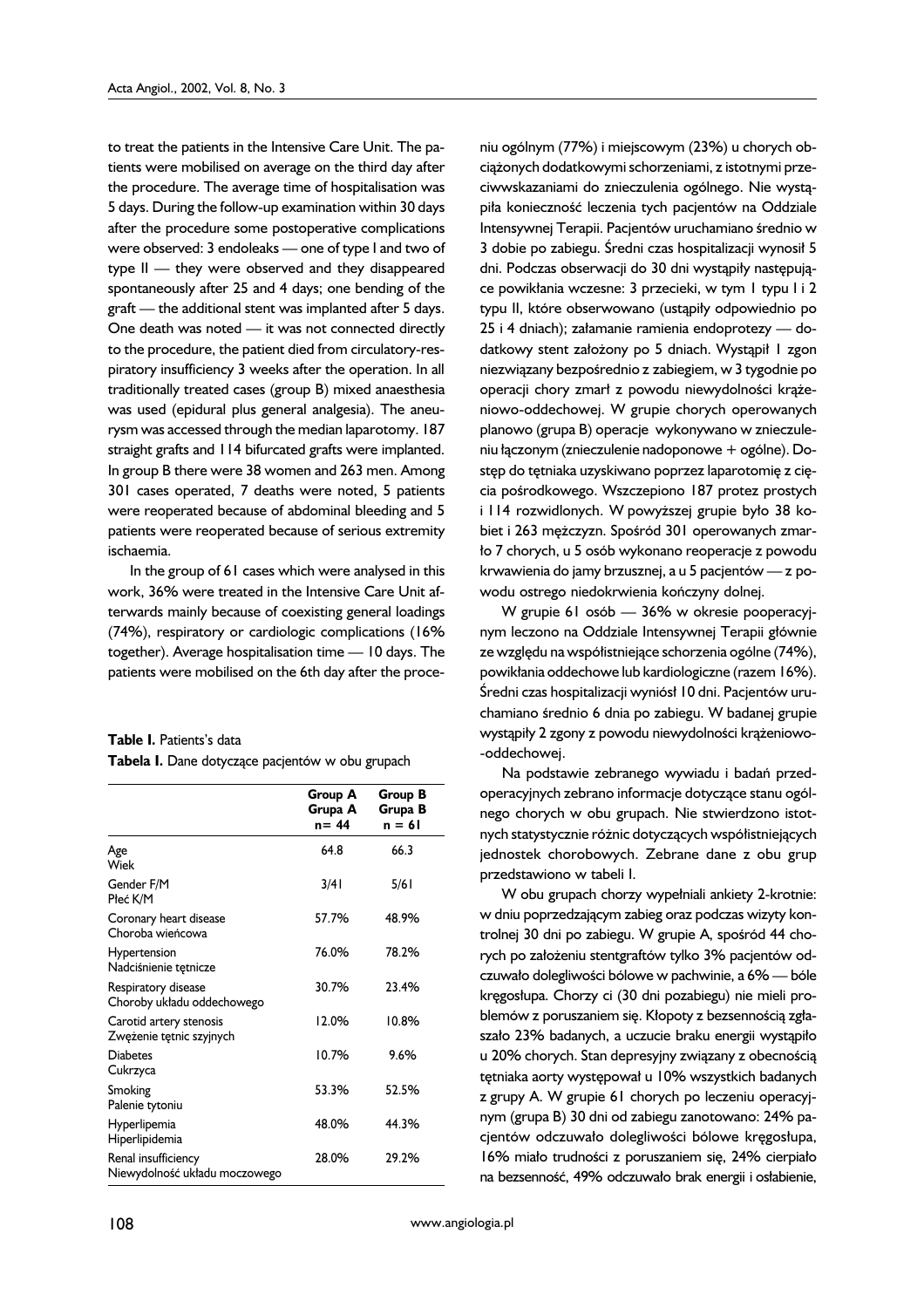dure. In the analysed group, 2 cases of death were noted, both caused by circulatory-respiratory insufficiency.

The information about the health condition of the patients in both groups was obtained by taking the history data and preparation examination. No statistically significant differences between coexisting diseases were found. The data from both groups are presented in Table I.

In both groups patients filled in the questionnaire twice: on the day before the procedure and on the 30th day after it. The results in group A after 30 days are as follows: among 44 patients with stentgrafts only 3% could feel pain in the groin, 6% suffered from spinalgia; they had no problems with moving; 23% had problems with sleeping; 20% felt lack of energy. 10% of patients examined in group A suffered from depression caused by the presence of the disease. In the group of 61 tradi19% zgłaszało stan depresyjny związany z przebytą operacją, a 38% — dolegliwości ze strony rany pooperacyjnej.

Zestawienia uzyskanych wyników i ich porównanie przedstawiono na rycinach 1 i 2.

Dodatkowo w obu grupach zadano pytania dotyczące samego zabiegu:

- 1. Czy pacjent żałuje, że poddał się temu zabiegowi?
- 2. Czy, gdyby była możliwość ponownego wyboru, pacjent wybrałby ten sam rodzaj zabiegu?
- 3. Czy pacjent obawia się nadal swojej choroby (30 dni po zabiegu)?

Odpowiedzi na powyższe pytania umieszczono w tabeli II.

Wszystkie badania kontrolne odbywały się zgodnie z zaleceniami rejestru Eurostar w grupie leczonych wewnątrznaczyniowo (badanie kliniczne, USG-doppler, CT jamy brzusznej z kontrastem, badania biochemiczne),



**Figure 1.** Evaluation of the basic parameters of life quality in both groups before the procedure and 30 days after it **Rycina 1.** Ocena podstawowych parametrów jakości życia w obu grupach przed zabiegiem i 30 dni po zabiegu



**Figure 2.** Evaluation of life quality in both groups 30 days after the procedure on the basis of chosen parameters **Rycina 2.** Ocena jakości życia w obu grupach 30 dni po zabiegu na podstawie wybranych parametrów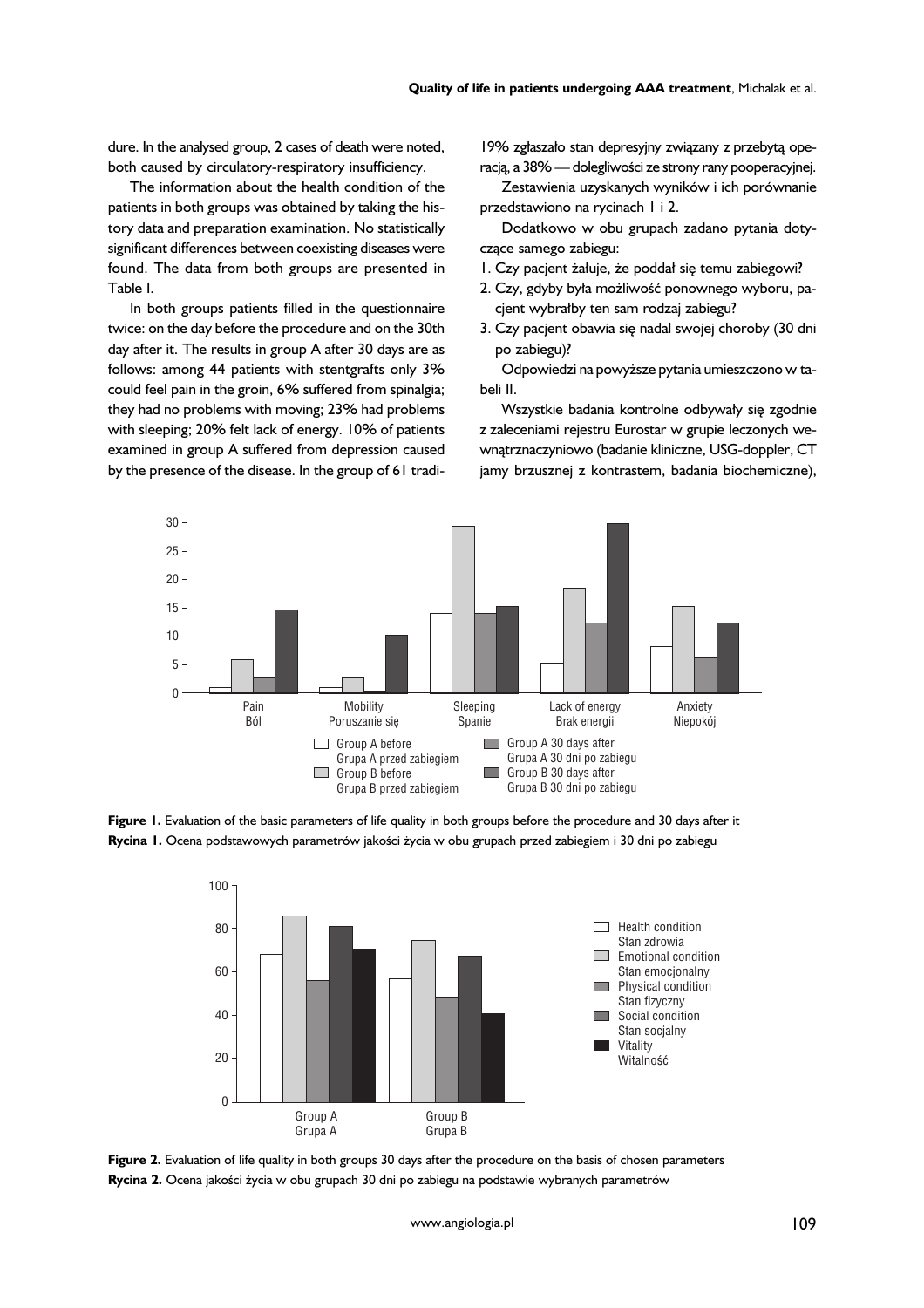**Table II.** Questions asked during the follow-up examination concerning satisfaction after the procedure **Tabela II.** Pytania zadane podczas wizyty kontrolnej dotyczące satysfakcji z przeprowadzonego zabiegu

| Question<br><b>Pytanie</b>                                                                                                                                 | <b>Group A</b><br>Grupa A |                  | Group B<br>Grupa B |                  |
|------------------------------------------------------------------------------------------------------------------------------------------------------------|---------------------------|------------------|--------------------|------------------|
|                                                                                                                                                            | Yes<br>Tak                | No<br><b>Nie</b> | Yes<br>Tak         | No<br><b>Nie</b> |
| Are you sorry that you were subjected to the procedure?<br>Czy pacjent żałuje, że poddał się temu zabiegowi?                                               |                           | 42               | 14                 | 44               |
| Would you choose the same type of procedure if you could?<br>Czy gdyby była możliwość ponownego wyboru, pacjent wybrałby ten sam rodzaj zabiegu?           | 43                        | 0                | 33                 | 25               |
| Are you still afraid of your illness 30 days after procedure?<br>Czy 30 dni po zabiegu pacjent obawia się nadal swojej choroby (tętniaka aorty brzusznej)? | 4                         | 39               |                    | 51               |

tionally treated cases (group B) after 30 days these results were noted: 24% suffered from spinalgia; 16% had problems with moving; 24% had problems with sleeping; 49% felt lack of energy and weakness; 19% suffered from depression after the operation and 38% complained because of the surgical wound.

The results obtained and their comparison is presented in Figures 1 and 2.

Additionally in both groups these questions about the procedure were asked:

- 1. Are you sorry that you were subjected to the procedure?
- 2. Would you choose the same type of procedure if you could?
- 3. Are you still afraid of your disease 30 days after procedure?

The answers to the questions mentioned are presented in Table II.

All the control examinations were conducted according to the Eurostar Protocol in the group of endovascular patients (clinical trial, USG Doppler, CT of abdominal cavity, biochemical tests) and the traditionally treated patients underwent standard follow-up examinations 1 month after the procedure (clinical trial, USG Doppler, biochemical tests).

### **Discussion**

Endovascular techniques of abdominal aortic aneurysm treatment have been used for 4 years in Poland. In our Centre we conduct a large number of stentgraft implantations in comparison to other centres in Poland. This method may be the alternative to the classical operation, which is cheaper but more traumatic to the mental and physical state of the patient. 44 implanted stentgrafts enable us to evaluate the quality of patient life after the procedure and to compare it to that of the classically treated patients. There are just a few notes describing the quality of life of the abdominal aortic annatomiast u chorych po operacji klasycznej standardowo wykonywano badania kontrolne miesiąc po zabiegu (badanie kliniczne, USG-doppler, badania biochemiczne).

# **Dyskusja**

Wewnątrznaczyniowe techniki leczenia AAA stosuje się w Polsce od 4 lat. W ośrodku, w kórym pracują autorzy niniejszej pracy przeprowadza się stosunkowo dużo implantacii stentgraftów w skali kraju. Metoda ta może być alternatywą dla operacji klasycznej, która jest tańsza, ale bardziej traumatyczna dla chorego pod względem psychicznym i fizycznym. Liczba 44 założonych stentgraftów pozwala na pierwszą ocenę jakości życia chorych po tego rodzaju zabiegu i porównanie jej z grupą chorych leczonych klasycznie. W piśmiennictwie medycznym istnieje zaledwie kilka doniesień dotyczących jakości życia chorych leczonych z powodu AAA. Wyniki opisane przez Malinę i wsp. świadczą, że chorzy z licznymi schorzeniami dodatkowymi dość szybko po zabiegu odzyskują formę często lepszą niż przed zabiegiem. Mimo to autorzy ci nie znaleźli istotnych statystycznie różnic pomiędzy grupą leczonych wewnątrznaczyniowo a grupą operowaną klasycznie. Obowiązkowe badania kontrolne w grupie z założonymi stentgraftami są dość kłopotliwe dla chorych, natomiast powrót do zdrowia osób operowanych był wydłużony i po 3 miesiącach osiągali taką samą formę jak leczeni wewnątrznaczyniowo [4]. W grupie badanej przez autorów niniejszej pracy okres kontroli wynosił jedynie 30 dni, z czego wynika duża różnica istotna statystycznie pod względem poziomu jakości życia na korzyść leczonych metodą wewnątrznaczyniową. Aquino i wsp. przeprowadzili badanie dotyczące jakości życia chorych po leczeniu AAA za pomocą 2 metod. Okres kontrolny był nieco krótszy (8 tygodni). Zaobserwowano szybszy powrót do zdrowia pod względem sprawności fizycznej, umysłowej, socjalnej oraz witalności u chorych po leczeniu wewnątrznaczy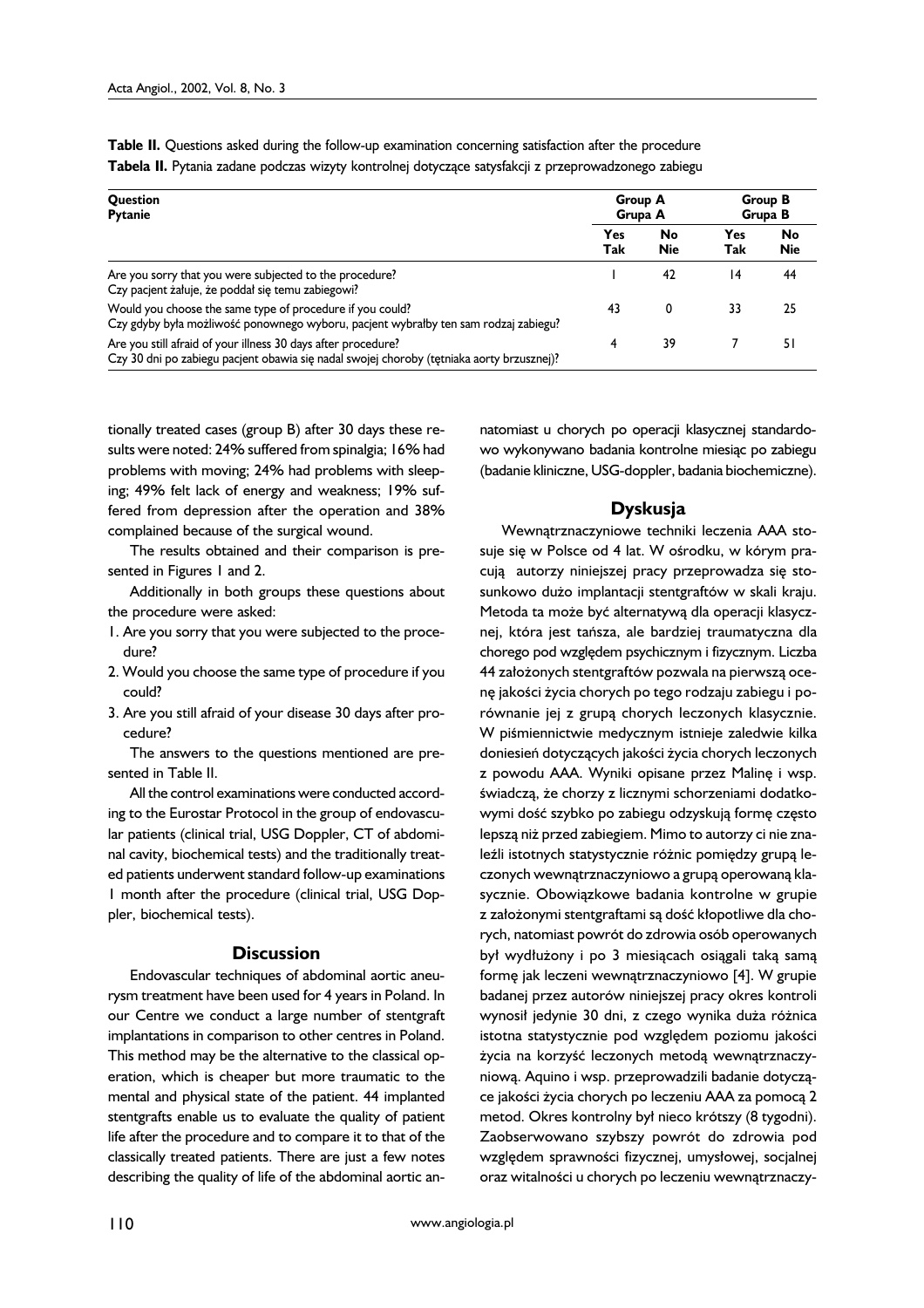eurysm patients in medical publications. The results described by Malina and his collaborators show that the numerously loaded patients recover quickly after the procedure and their state of health is often better than before. Despite this the authors did not find any statistically significant differences between the endovascular and classically treated groups. Obligatory follow-up examinations in the stentgraft group are quite inconvenient for the patients. As far as the patients from the classically operated group are concerned, their recovery time is longer and they reach the same state of health as the endovascular patients after 3 months [4]. In our group the follow-up control examination time was just 30 days so the difference in the quality of life of the endovascular patients is statistically significant. The other work (Aquino et al.) concerning the quality of life after the AAA treatment with the use of two methods describes a shorter period, that is 8 weeks after, and it notes the shorter recovery time of the endovascular patients, taking into account their physical, mental, social efficiency and their vitality [5]. Unfortunately both publications consider a small group of patients (about 20) and a short observation time. Our group is more numerous but the observation time is shorter. Some of the patients feel better after the procedure compared to their previous state, especially as far as their fear of the disease and physical efficiency are concerned. This is probably because of the fact that the consciousness of having abdominal aortic aneurysm, even asymptomatic, causes the worsening of life quality. The important elements making the endovascular patients feel better after the procedure are: lesser invasiveness of the method, shorter procedure time, no need for ICU treatment, quick mobilisation, smaller number of local and general complications. It should be mentioned that in many works comparing the two methods of AAA treatment anatomical criteria were considered in qualifying to the endovascular procedure; we take the endovascular method into consideration mainly with the cases of additionally loaded patients where the classical treatment is more risk [6, 7].

## **Conclusions**

Endovascular techniques of the endograft implantation allow a quicker return to good condition and assure one of a significantly smaller number of postoperative disorders. The endovascular patients return to their previous physical and emotional state 30 days after the procedure. The quality of patients' life in the period of 30 days after the surgical intervention is significantly better in comparison to the patients treated by means of the classical operation method. Classically treated patients suffer more because of the extensiveness of the operation.

niowym [5]. Niestety obie prace dotyczą niewielkich grup chorych (ok. 20 pacjentów) oraz stosunkowo niedługiego okresu obserwacji. Grupa chorych badanych w niniejszej pracy była trochę liczniejsza, natomiast okres obserwacji był krótszy. U części chorych uzyskano lepsze wyniki po zabiegu niż przed zabiegiem, zwłaszcza pod względem obawy przed chorobą i sprawności fizycznej. Prawdopodobnie zależy to od faktu, że świadomość występowania AAA, nawet bezobjawowego, znacznie obniża jakość życia. Ważnym elementem wpływającym na poprawę jakości życia w okresie pooperacyjnym jest zmniejszenie inwazyjności zabiegu, krótszy czas zabiegu, brak konieczności przebywania na OIT, szybkie uruchamianie chorego, mniejsza liczba powikłań miejscowych i ogólnych w grupie chorych leczonych metodą wewnątrznaczyniową. Należy wspomnieć, że w wielu badaniach porównujących obie metody leczenia AAA, głównie kierowano się anatomicznymi ograniczeniami w kwalifikacji do zabiegów wewnątrznaczyniowych. Autorzy niniejszego artykułu sądzą, że u pacjenta mogą dodatkowo występować choroby zwiększające ryzyko operacji klasycznej [6, 7].

# **Wnioski**

Wewnątrznaczyniowe techniki zakładania endoprotez umożliwiają znacznie szybszy powrót do zdrowia i są obciążone mniejszą liczbą powikłań pooperacyjnych. Chorzy już po 30 dniach od zabiegu wewnątrznaczyniowego osiągają taki sam stan aktywności życiowej i emocjonalnej jak przed zabiegiem. Jakość życia chorych jest znacznie lepsza w porównaniu z grupą chorych leczonych klasyczną metodą operacyjną. Chorzy po operacji klasycznej zgłaszają zdecydowanie więcej dolegliwości wynikających z rozległości operacji.

## **References**

- 1. Parodi JC, Palmaz JC, Barone HD (1991) Transfemoral intraluminal graft implantation for abdominal aortic aneurysms. Ann Vasc Surg, 5: 491–499.
- 2. Ware JE, et al. (2000) SF-36 Health Survey. Manual & Interpretation Guide. Quality Metric.
- 3. Ware JE, Kosinski M (2001) SF-36 Physical & Mental Health Summary Scales: A Manual for Users of Version 1. Second Edition. Quality Metric Inc.
- 4. Malina M, Nilsson M, Brunkwall J, et al. (2000) Quality of life before and after endovascular and open repair of asymptomatic AAAs: a prospective study. J Endovasc Ther, 372–379.
- 5. Aquino RV, Jones MA, Zullo TG, Missig-Caroll N, Makaroun MS (2001) Quality of life assessment in patients undergoing endovascular or conventional AAA repair. J Endovasc Ther, 521–528.